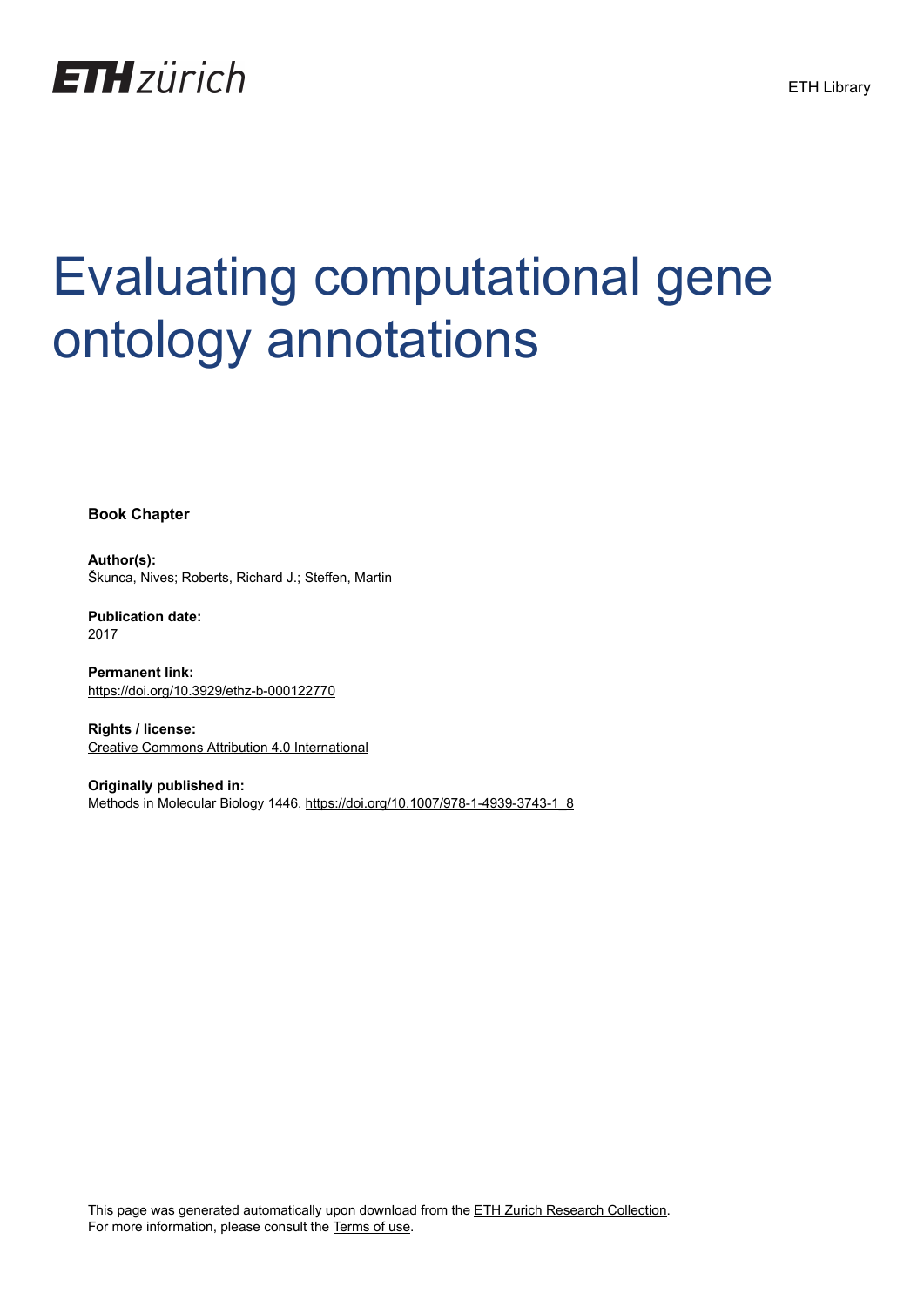# **Chapter 8**

## **Evaluating Computational Gene Ontology Annotations**

### **Nives Škunca , Richard J. Roberts , and Martin Steffen**

#### **Abstract**

Two avenues to understanding gene function are complementary and often overlapping: experimental work and computational prediction. While experimental annotation generally produces high-quality annotations, it is low throughput. Conversely, computational annotations have broad coverage, but the quality of annotations may be variable, and therefore evaluating the quality of computational annotations is a critical concern.

In this chapter, we provide an overview of strategies to evaluate the quality of computational annotations. First, we discuss why evaluating quality in this setting is not trivial. We highlight the various issues that threaten to bias the evaluation of computational annotations, most of which stem from the incompleteness of biological databases. Second, we discuss solutions that address these issues, for example, targeted selection of new experimental annotations and leveraging the existing experimental annotations.

Key words Gene ontology, Evaluation, Tools, Prediction, Annotation, Function

#### **1 Introduction**

Sequencing a genome is now routine. However, knowledge of the gene sequence is only the first step toward understanding it; we ultimately want to understand the function(s) of each gene in the cell. Function annotation using computational methods—for example, function propagation via sequence similarity or orthology—can produce high-probability annotations for a majority of gene sequences, the next step toward understanding. But because computational function annotations often generalize the many layers of biological complexity, we are interested in **evaluating** how well these predictions reflect biological reality. In this chapter, we discuss the evaluation of computational predictions.

First, we highlight issues that make the evaluation of computational predictions challenging, with perhaps the primary challenge being the incompleteness of annotation databases: scoring as "wrong" those computational predictions that are not yet proven or disproven could overestimate the count of "incorrect" predictions, and skew perceptions of computational accuracy  $[1]$ .

Christophe Dessimoz and Nives Škunca (eds.), *The Gene Ontology Handbook*, Methods in Molecular Biology, vol. 1446, DOI 10.1007/978-1-4939-3743-1\_8, © The Author(s) 2017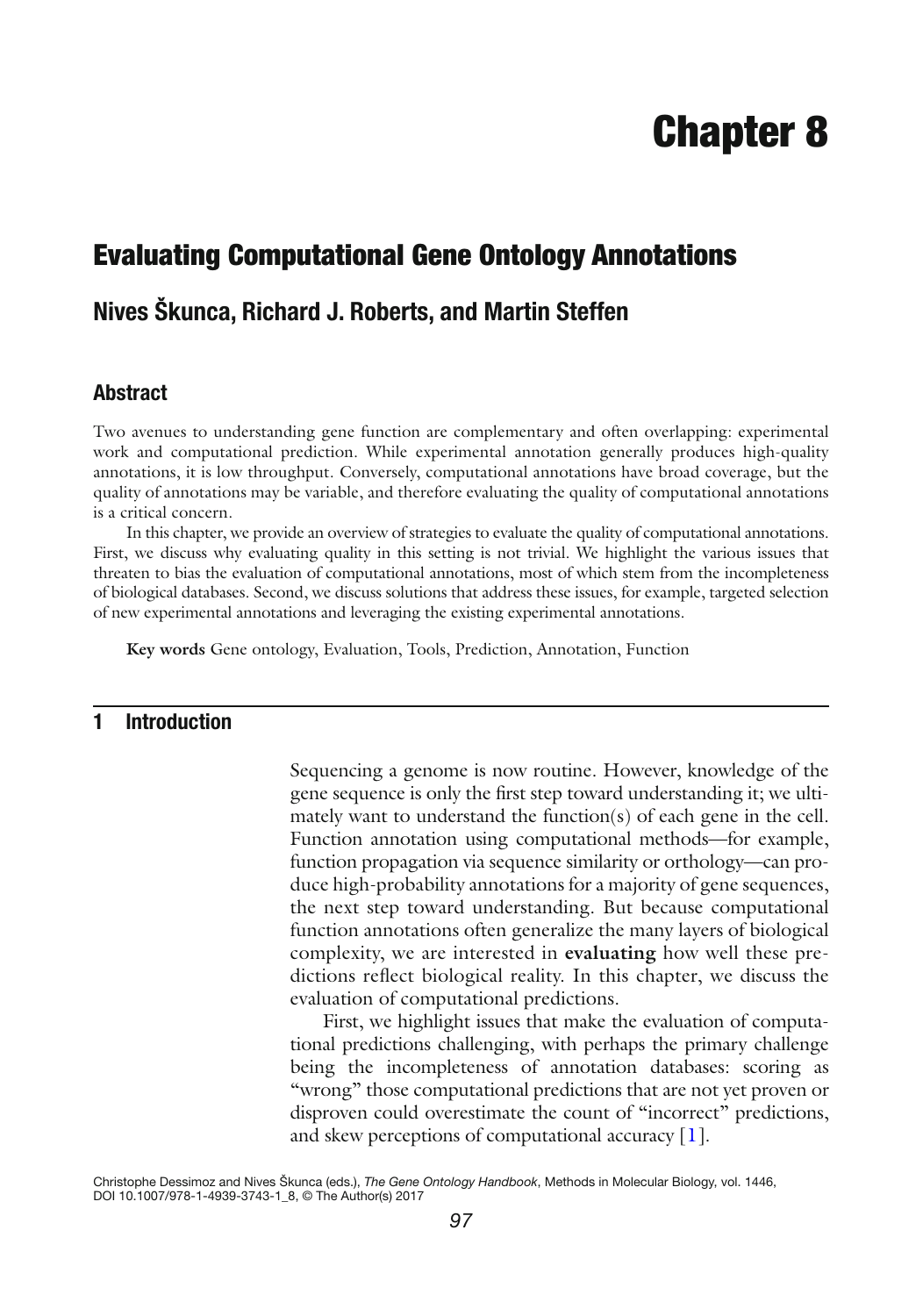Second, we discuss solutions that address various aspects of database incompleteness. For example, some solutions directly address the incompleteness of databases by adding new experimental annotations. Yet another solution leverages existing high- quality annotations in a current release of a database, and retrospectively evaluates previous releases of the annotation databases. Intuitively, those annotations that are unchanged through multiple successive database releases may be expected to be of higher quality. Additional solutions include leveraging negative annotations, though sparse but containing valuable information, or performing extensive experimentation for a subset of functions of interest.

In practice, functional annotation of a gene means the assignment of a single label, or a set of labels; for example, this might involve using BLAST to transfer the labels from another gene. A particularly valuable set of labels for denoting gene function are those derived from the controlled vocabulary established by the Gene Ontology (GO) consortium  $[2]$ , with terms such as "oxygen transporter activity," "hemoglobin complex," and "heme transport," as descriptors of a gene's Molecular Function, Cellular Component, and Biological Process.

But just as important as the annotation label itself is the knowledge of the source of the annotation. Based on their source, there are two main routes to produce annotations in the GO, and the GO Consortium emphasizes this distinction using evidence codes  $[3]$  $[3]$  $[3]$ , as described in Chap. 3[4].

The first route of annotating requires curator's expertise when assigning: be it examining primary or secondary literature to assign appropriate annotations, manually examining phylogenetic trees to infer events of function loss and gain, or deciding on sequence similarity thresholds for specific gene families to propagate annotations. As curated annotation is time consuming, the curators streamline their efforts, by focusing annotations on the 12 model organisms ( $[5]$  and Fig. [1](#page-3-0), left). Consequently, fewer than 1% of proteins have this type of annotation in the UniProt-GOA database. Elsewhere, a recent examination of the annotation of 3.3 million bacterial genes found that fewer than 0.4 % of annotations can be documented by experiment, although estimates suggest that the actual number might be above  $1\%$  [6].

The second route of annotating, **computational prediction of function**, takes high-quality curated annotations propagates them across proteins in nonmodel organisms. Once the pipeline for the computational prediction has been setup—a task which is by no means trivial—it can be relatively straightforward to obtain computational prediction of function across a large number of biological sequences. Chapter [5](http://dx.doi.org/10.1007/978-1-4939-3743-1_5) [7] contains a detailed introduction to the methods used in computational annotation.

Computational prediction of function propagates annotations to the vast majority of currently annotated genes (Fig. [1](#page-3-0), right).

*1.1 Sources of Gene Ontology Annotations: Curated and Computational Annotations*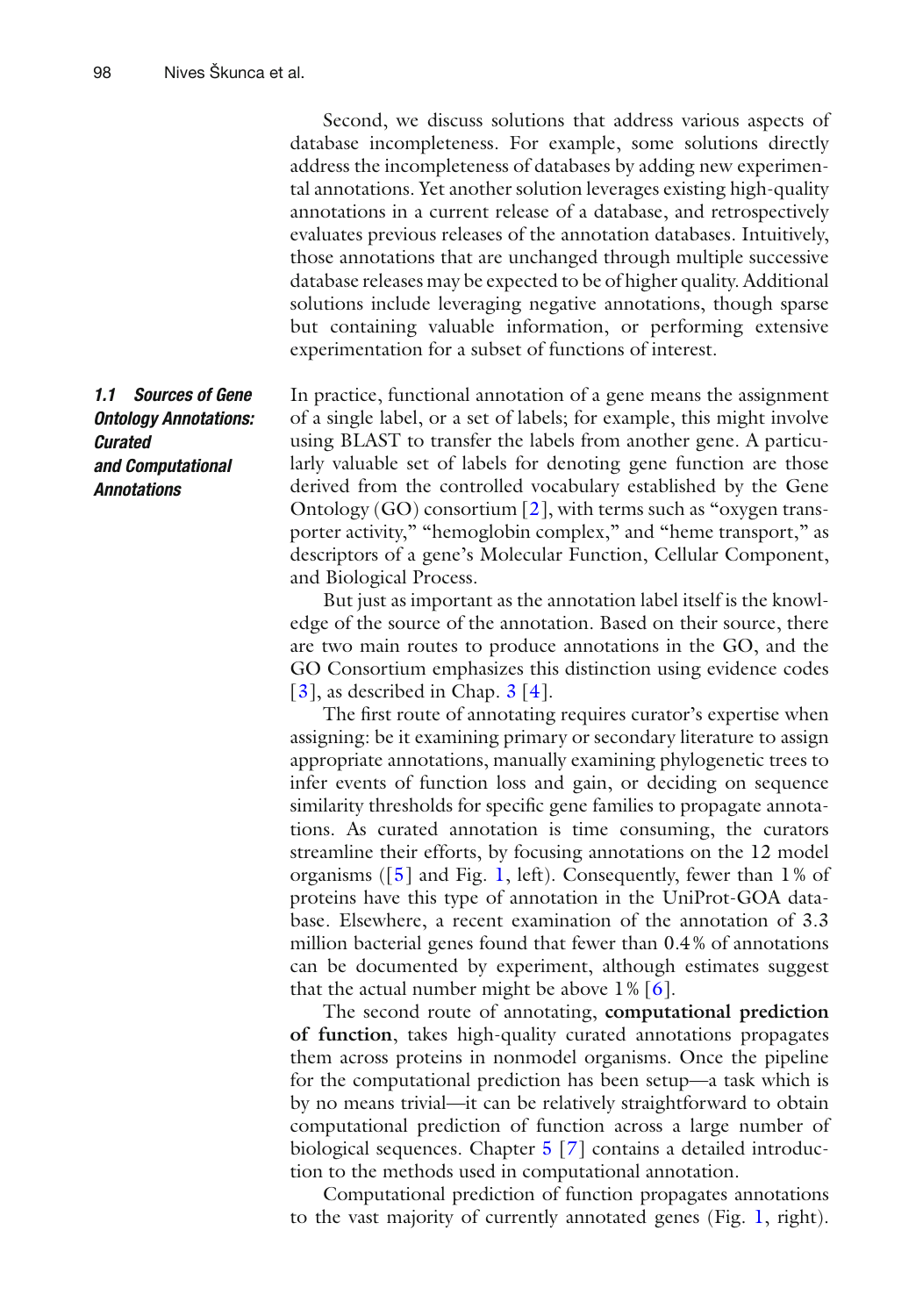<span id="page-3-0"></span>

3,856,684,318 annotations without curator intervention

 **Fig. 1** The distribution of the number of computational annotations obtained *without* curator intervention (evidence code IEA) to all other annotations (evidence codes ISS, IBA, IDA, IMP, ND, IGI, IPI, ISO, TAS, ISA, RCA, IC, NAS, ISM, IEP, IGC, EXP, IRD, IKR). The 12 model organisms are: *Homo sapiens* , *Mus musculus* , *Rattus norvegicus* , *Caenorhabditis elegans* , *Drosophila melanogaster* , *Arabidopsis thaliana* , *Gallus gallus* , *Danio rerio* , *Dictyostelium discoideum* , *Saccharomyces cerevisiae* , *Schizosaccharomyces pombe* , and *Escherichia coli* K-12

Over 99 % of all annotations are created in this manner, and they are applied to approximately 76% of all genes  $[6]$ —the remaining 24% of genes typically have no annotation or are listed as "hypothetical protein." With the exponential growth of biological databases and the labor-intensive nature of manual curation, it is inevitable that automated computational predictions will provide the vast majority of annotations populating current and future databases.

#### **2 Challenges of Assessing Computational Prediction of Function**

Computationally predicted annotations are typically assumed to be less reliable than manually curated ones. Manual curation may be thought of as more cautious, as there is typically a single protein being labeled at a time  $[8]$ , whereas the goal of computational prediction is typically more ambitious: labeling a large number of proteins—possibly ignoring subtle aspects of the biological reality.

Arguably the most accurate method to evaluate computational predictions of functions is to perform comprehensive experiments  $(e.g., [9])$ . However, given the number of computational annotations available, experimental evaluation is prohibitively expensive even for a small subset of the available computational annotations.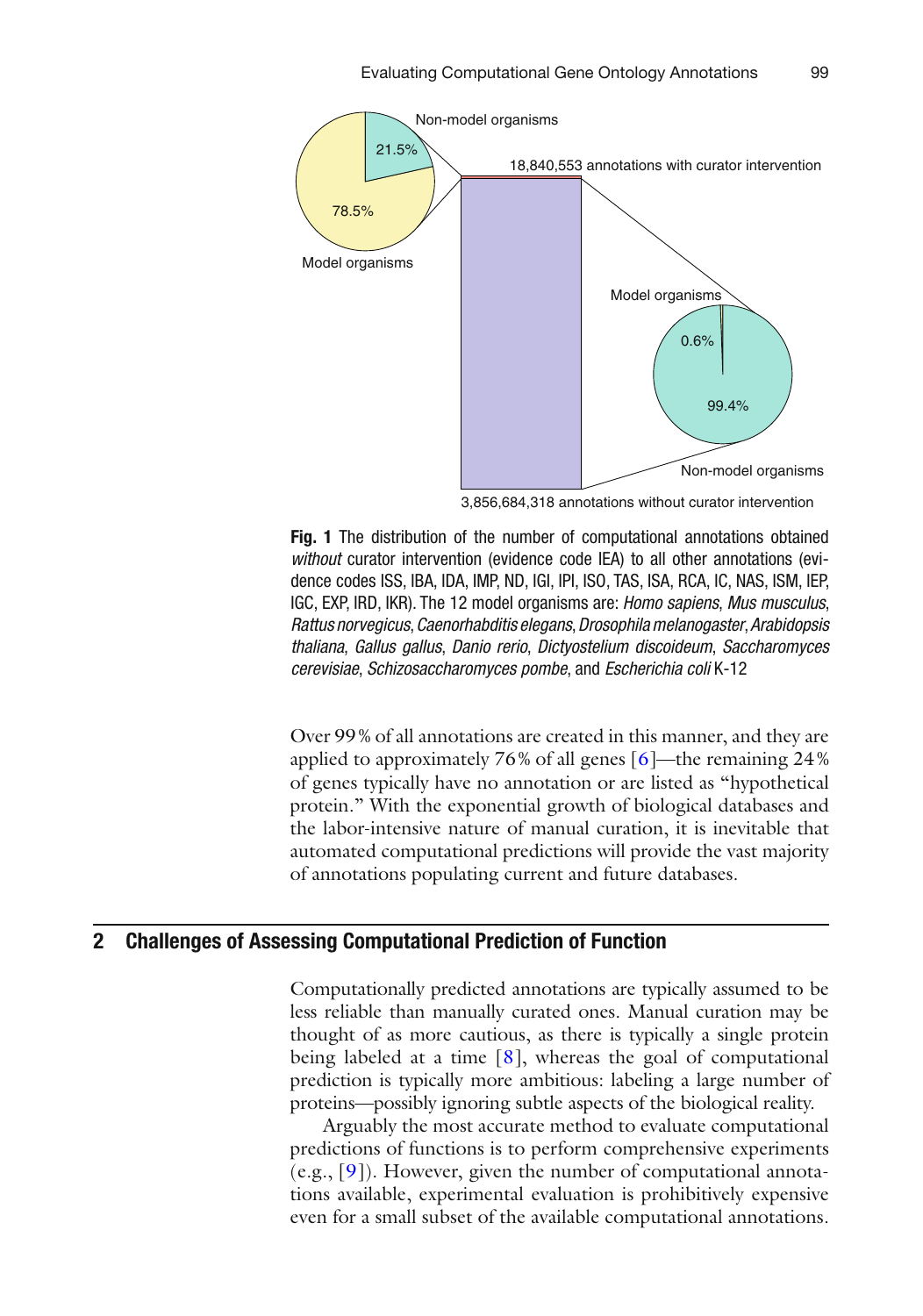As a consequence of this discrepancy in numbers, two practical obstacles interfere with the assessment of computational function prediction: the elusiveness of an unbiased gold standard dataset and the incompleteness of the recorded knowledge.

A major practical obstacle to the evaluation of computational function prediction methods is the lack of a gold standard dataset—a dataset that would contain complete annotations for representative proteins. Such a dataset should not be used to train the prediction algorithms (refer to Chap.  $5[7]$  $5[7]$ ) and can therefore be used to test them. In the current literature, the validation sets mimic the gold standard dataset, but they are biased:proteins that are prioritized for experimental characterization and curation are often selected for their medical or agricultural relevance, and may not be representative of the full function space that the computational methods address. Moreover, with such incomplete validation sets, it is even more difficult to evaluate algorithms specialized for specific functions—e.g., those identifying membrane-bound proteins. The gold standard dataset needs to cover a large breadth of GO terms and also have comprehensive annotations for these GO terms. *2.1 The Elusiveness of an Unbiased Gold Standard Dataset*

> In addition to the difficulties of obtaining a gold standard dataset, the complexity of the GO graph (*see* also Chaps. [14](http://dx.doi.org/10.1007/978-1-4939-3743-1_14) [10] and  $2$  [11])—a necessary simplification of the true biological reality—poses obstacles to comparison and evaluation. For example, it is not trivial to compare the prediction scores between the parent (more general) and the child (more specific) GO terms: consider the case when computational methods correctly predict annotations using parent terms, but give erroneous predictions for the child terms, i.e., they overpredict. Alternatively, computational predictions might miss to predict some child GO terms, i.e., they underpredict. One way of handling such situations is to use the structure of the GO to probabilistically model protein function, as described in [12].

Underlying the elusiveness of the unbiased gold standard dataset is the main issue: the incompleteness of the annotation databases. When evaluating computational function annotation methods, we typically compare the predictions with the currently available knowledge. We **confirm** the computational annotation when it is available in our validation set, and we **reject** when its negation is available, e.g., via the NOT qualifier in the GO database. If negative annotations are sparse, as is often the case, it is standard practice to consider wrong a prediction when the predicted annotation is absent from the validation set, e.g.,  $[13]$ . This is formally called the **Closed World Assumption (CWA)**, the presumption that a statement which is true is also **known** to be true. Conversely, under the CWA, that which is not currently known to be true is considered false. *2.2 Incomplete Knowledge*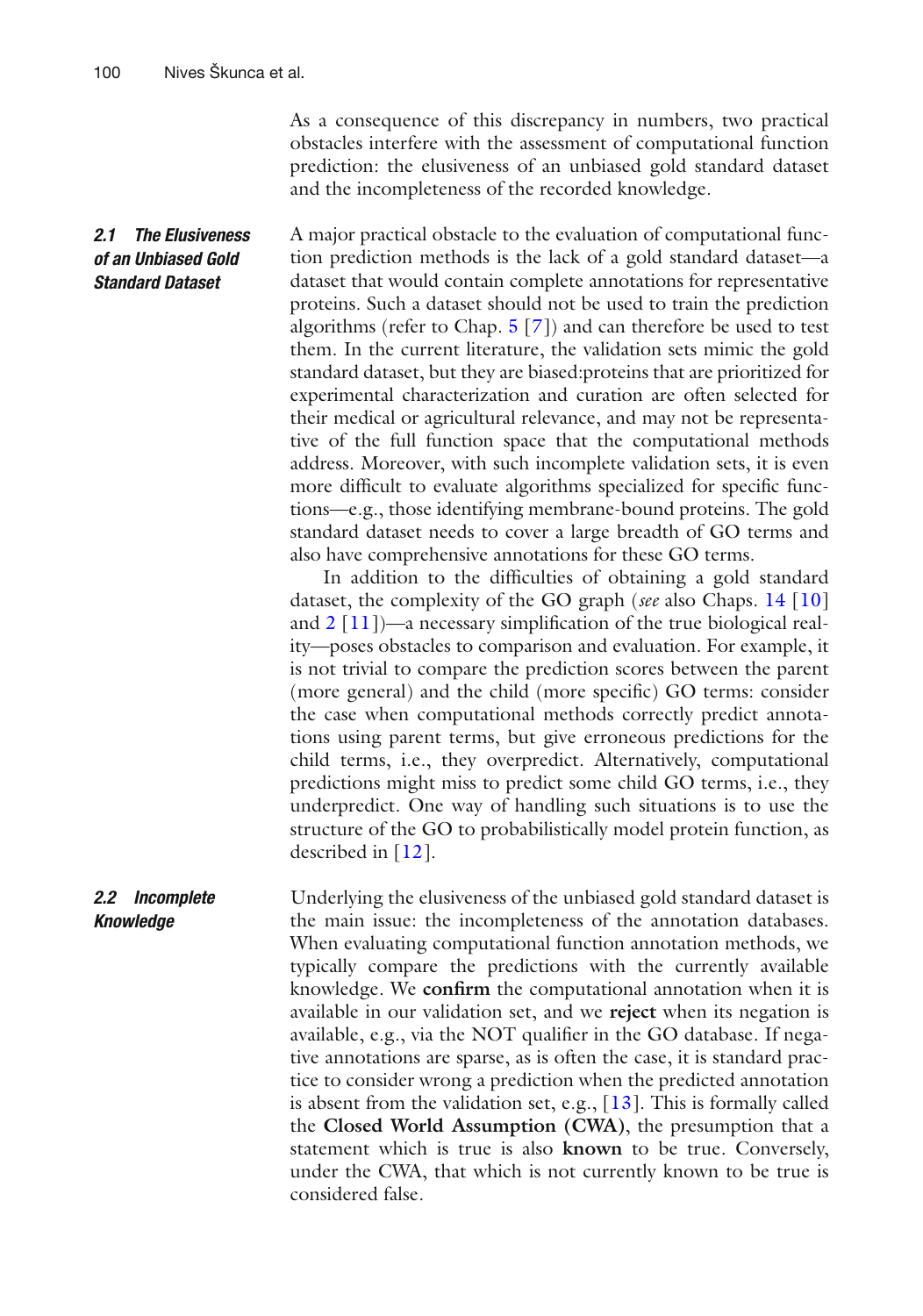However, the available knowledge—and consequently the validation set—is incomplete; absence of evidence of function does not imply evidence of absence of function  $[14]$ . This is formally referred to as the **Open World Assumption (OWA)**, allowing us to **formalize the concept of incomplete knowledge**. As a consequence of the incompleteness of the validation set, we might be rejecting computational predictions that later prove to be correct [1].

To illustrate the challenges related to the evaluation of function prediction, let us focus on one protein, CLC4E\_MOUSE ( [http://](http://www.uniprot.org/uniprot/Q9R0Q8) [www.uniprot.org/uniprot/Q9R0Q8](http://www.uniprot.org/uniprot/Q9R0Q8) ), in particular to two computational annotations assigned to this protein at the time of writing: the OMA orthology database  $[15]$  predicted annotation with "integral component of membrane" (GO:0016021) and the InterPro pipeline predicted annotation with "carbohydrate binding" (GO:0030246). There are no available existing high- quality annotations that confirm these computational predictions.

However, if we take a closer look at these annotations, the OMA annotation "integral component of membrane," compared to the experimental annotation (evidence code IDA) of "receptor activity" is consistent with the experimental annotation: in principle, receptors are integral components of membranes. Additionally, the literature contains evidence that this protein indeed binds carbohydrates  $[16]$ , thereby confirming the InterPro prediction. Therefore, if we revisit the known annotations and make these statements explicitly known to be true, we can confirm them.

Indeed, for the proteins already present in the UniProt-GOA database, we see that curators do revisited them; more than half of the proteins have already been assigned a new GO term annotation after their first introduction into the database (Fig.  $2$ ). An extreme example is provided by the Sonic hedgehog entry in mouse



 **Fig. 2** Distribution of proteins based on the number of times a curator revisits a protein with an annotation from the literature (updates with evidence codes EXP, IDA, IPI, IMP, IGI, IEP). Among the proteins that have a curated annotation based on literature evidence, 56 % are subsequently updated with a new GO term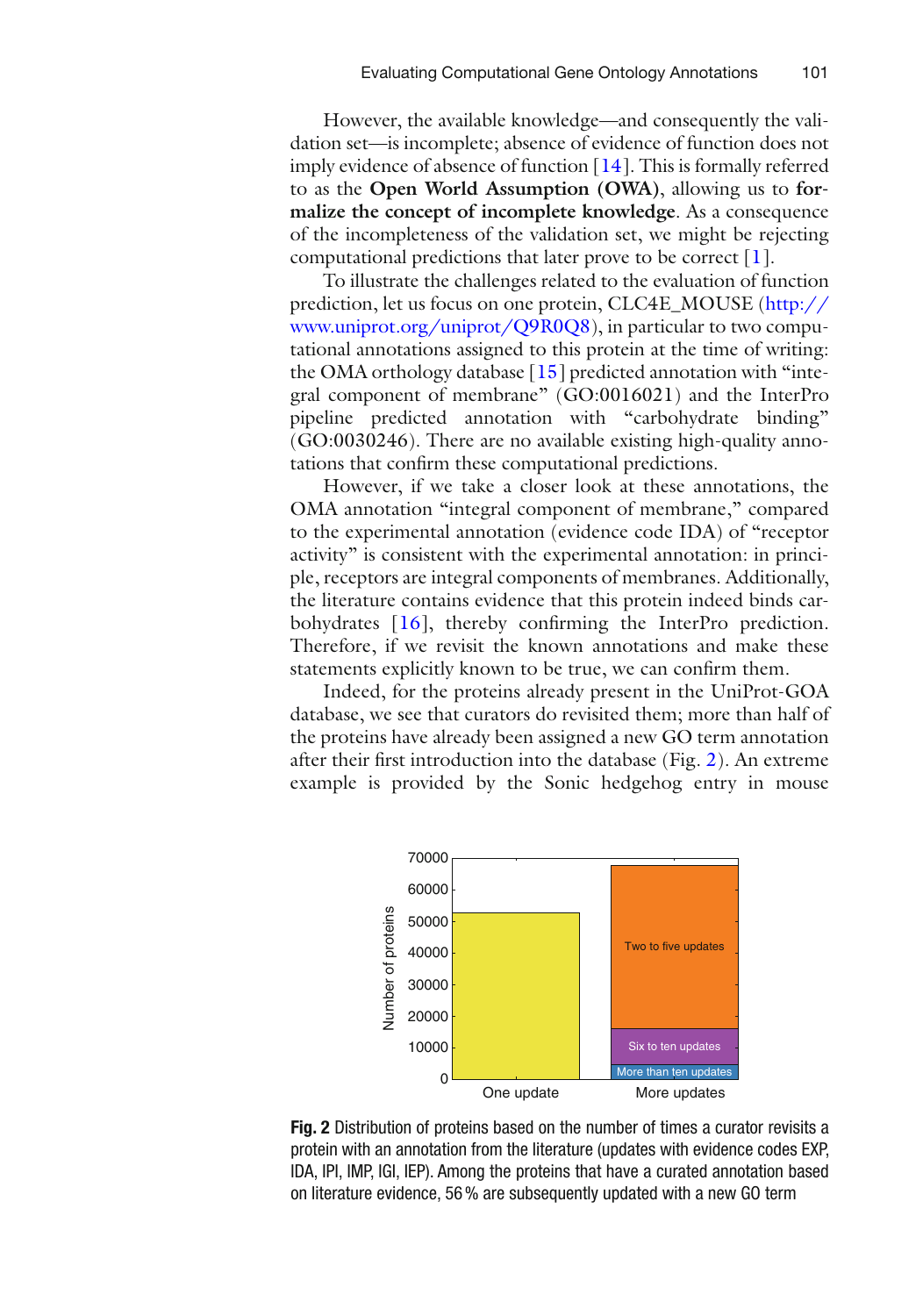(<http://www.uniprot.org/uniprot/B3GAP8> ), which has already been revised over a hundred times.

To meaningfully compare computational function annotations, one must account for the Closed World Assumption and have the obstacles it implies in mind. But because of the extent of the gap between the closed and the open world—think of the "unknown unknowns" in the protein function space—a quick-fix solution does not exist. However, numerous ways of tackling the problem were devised, and we turn our attention to those in the subsequent section.

#### **3 Approaches to Test Computational Predictions with Experimental Data**

To test computational predictions, experiments have to be conducted. However, the number of proteins that can be experimentally tested are dwarfed by the number of genes identified by genome sequencing, so a very small number of experimental data points must support an enormous number of predicted gene function annotations.

Among the methods to evaluate computational annotations, some are focused on quantifying the available information (e.g., the number and the specificity of annotations) without providing quality judgment  $(e.g., [17, 18])$  $(e.g., [17, 18])$  $(e.g., [17, 18])$ , while others, the topic of this section, strive to evaluate the quality of the predictions themselves. Addressing some of the complexities of evaluation addressed in the previous section, the latter methods provide good templates for future evaluations of computational methods for function prediction.

The need for experimentally verified annotations is of sufficient scope that it is likely that significant progress can only be made if tackled by the entire scientific community. One such attempt at community building is focused on bacterial proteins: COMBREX (COM putational BRidge to Experiments), along with additional efforts such as the Enzyme Function Initiative [\[ 19\]](#page-12-0). The database  $(\text{http://complex.bu.edu})$  classifies the gene function status of 3.3 million bacterial genes, including 13,665 proteins that have experimentally determined functions  $[6]$ . The database contains traceable statements to experimentally characterized proteins, thereby providing support for a given annotation in a clear and transparent manner. COMBREX also developed a tool, named COMBLAST, to associate query genes with the various types of experimental evidence and data stored in COMBREX. COMBLAST output includes a trace to experimental evidence of function via sequence and domain similarity, to available structural information for related proteins, and to association with clinically relevant phenotypes such as antibiotic resistance, and other relevant information. It was used to provide additional annotations for 1474 prokaryotic genomes [20]. *3.1 The COMBREX Initiative*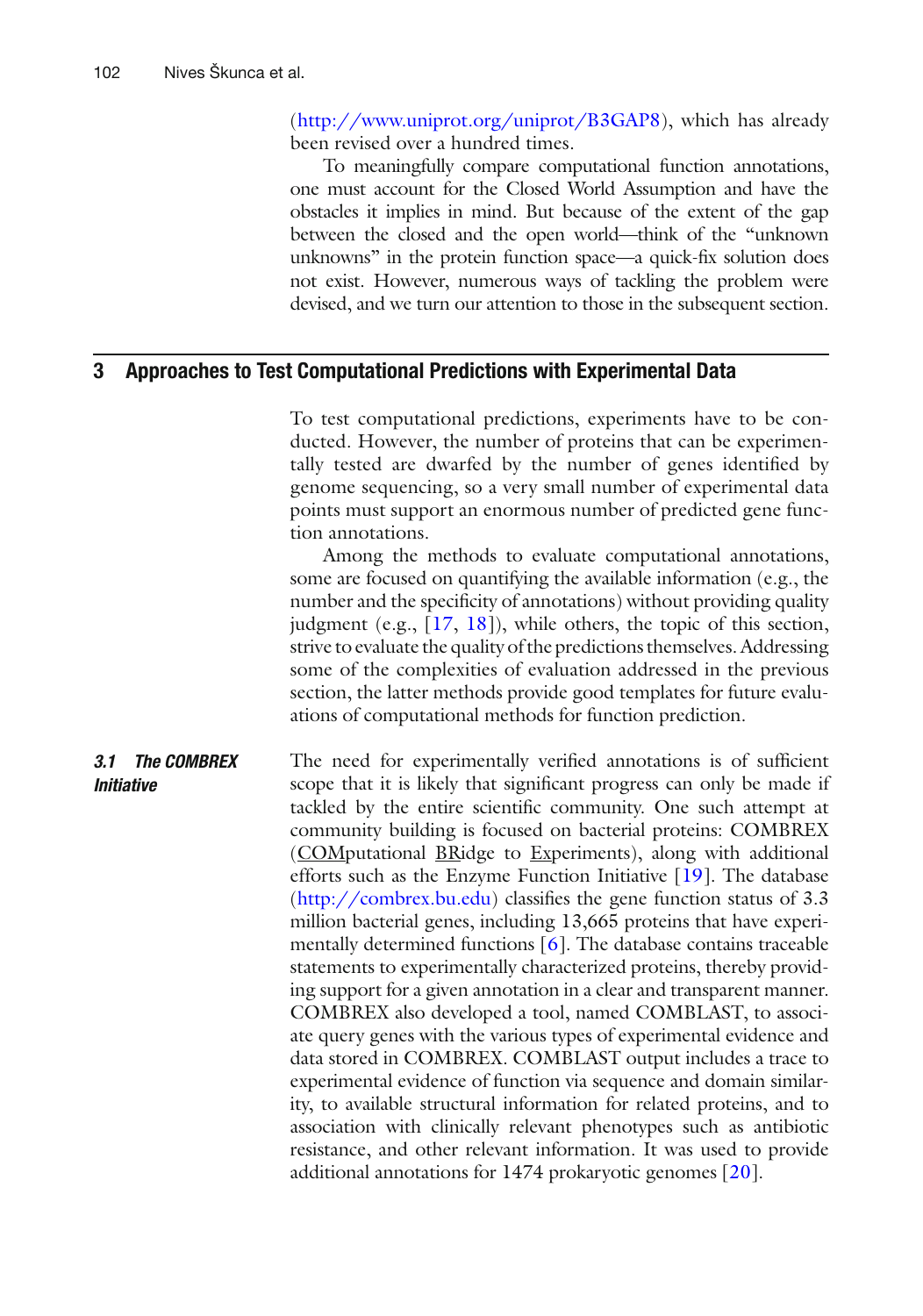Additionally, COMBREX implemented a proof-of-concept prioritization scheme that ranked proteins for experimental testing. For each protein family, distances based on multiple alignments were calculated to help experimentalists easily identify those proteins that might be considered most typical of the family as a whole. The "ideal" COMBREX target is a protein close to many other uncharacterized proteins, and relatively far from any protein of known function, but not so far that it would preclude high-quality predictions of the protein's function for the experimentalist to test.

COMBREX helped fund the implementation of new technology for the experimental characterization of hypothetical proteins from *H. pylori* [21]. A panel of affinity probes was used in a screen to generate initial hypotheses for hypothetical proteins. These hypotheses were then tested and confirmed using traditional in vitro biochemistry. This approach is complementary to other higher throughput methods, such as the parallel screening of metabolite pools [\[ 22, 23\]](#page-12-0), and activity-based proteomic approaches to identify proteins of a particular enzymatic class  $[24, 25]$  $[24, 25]$ .

CAFA (Critical Assessment of Functional Annotation) is another community-wide effort to evaluate computational annotations, and it promises to uncover some of the most promising algorithms applied to computational function annotation  $[13]$ . Such an effort has great utility in establishing success rates of many computational annotation methods based on newly generated curator knowledge. Chapter  $10$  [26] covers the details of the CAFA evaluation. *3.2 CAFA and BioCreAtIvE*

Yet another community effort with a more narrow scope, introduced in Chap. [6](http://dx.doi.org/10.1007/978-1-4939-3743-1_6)[ [27\]](#page-12-0), BioCreAtIvE (Critical Assessment of Information Extraction systems in Biology)  $[28]$  is focused on evaluating annotations obtained through text mining. When evaluating in this setting, the challenges of evaluation within the open/ closed world do not exist: methods are evaluated based on the amount of information they can extract from a scientific paper, which in itself has defined bounds. Evaluating the extraction quality of GO annotations for a small set of human proteins showed the extent of the work ahead—text mining algorithms were surpassed by the Precision of expert curators [ [29](#page-13-0)]—but also showed the areas that need to be addressed to improve the quality of computational functional annotation using text mining algorithms.

*3.3 Evaluating Computational Predictions Over Time Using Successive Database Releases*

A strategy to circumvent the problem of the lack of a gold standard is to consider changes in experimental annotations in the UniProt-GOA database  $\lceil 30 \rceil$ .

By keeping track of annotations associated with particular proteins across successive releases of the UniProt-GOA database,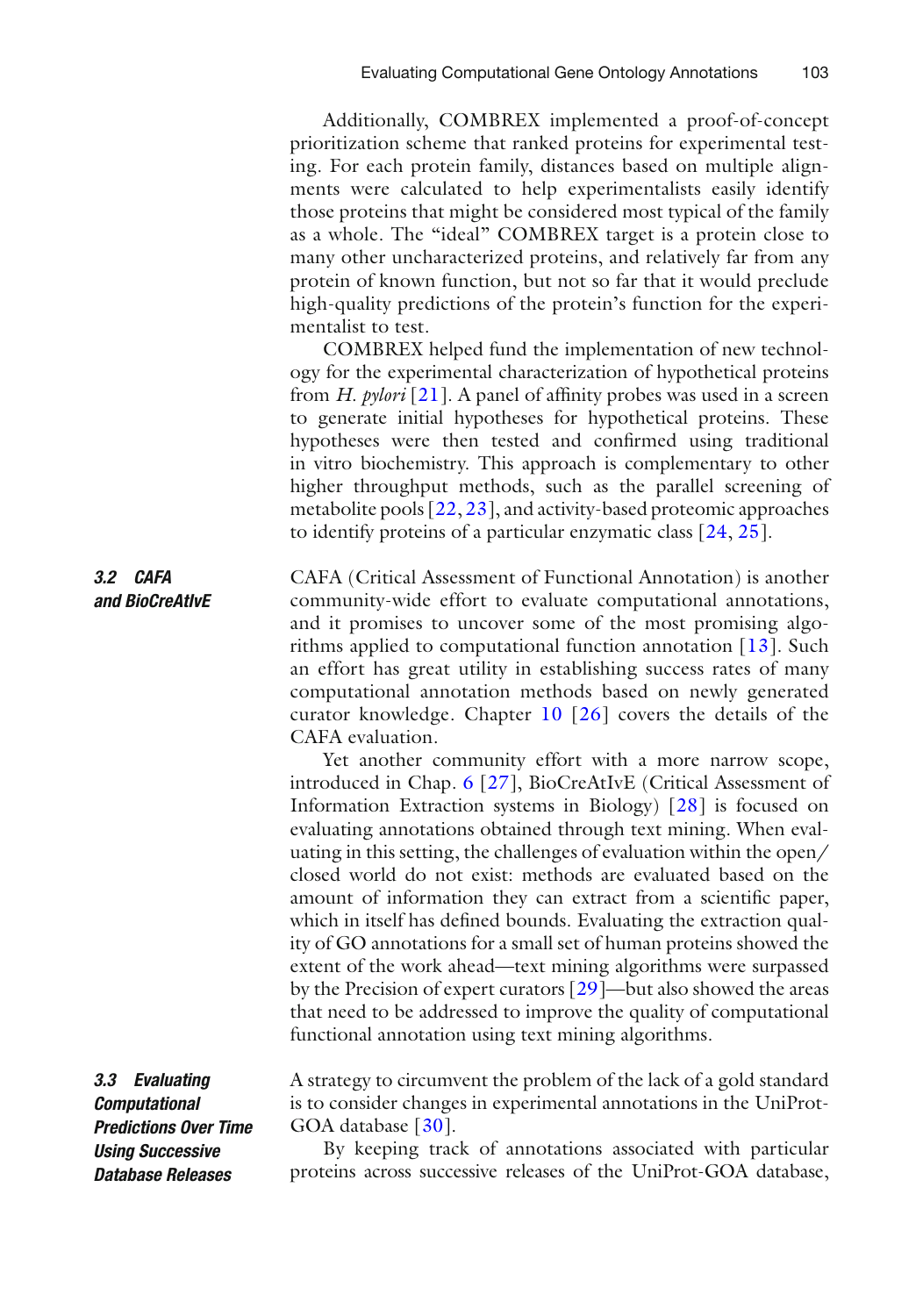one can assess the extent to which newly added experimental annotations agree with previous computational predictions. As a surrogate for the intuitive notion of specificity, the authors defined a reliability measure as the ratio of confirmed computational annotations to confirmed and rejected/removed ones. One computational annotation is deemed confirmed or rejected, depending on whether a new, corresponding experimental annotation supports or contradicts it. Furthermore, if a computational annotation is removed, the annotation is deemed implicitly rejected and thus contributes negatively to the reliability measure. As a surrogate for the intuitive notion of sensitivity, coverage was defined as the proportion of newly added experimental annotations that had been correctly predicted by computational annotations in a previous release.

Overall, this work found that electronic annotations are more reliable than generally believed, to an extent that they are competitive with annotations inferred by curators when they use evidence other than experiments from the primary literature. But this work also reported significant variations among inference methods, types of annotations, and organisms. For example, the authors noted an overall high reliability of annotations obtained from mapping Swiss-Prot keywords associated with UniProtKB entries to GO terms. Nevertheless, there were exceptions: GO terms related to metal ion binding had low reliability in the analysis due to a large number of removed annotations. Similarly, a few annotations related to ion transport were explicitly rejected with the 'NOT' qualifier, e.g., for UniProtID Q6R3K9 ('NOT' annotation for "iron ion transport") and UniProtID Q9UN42 ('NOT' annotation for "monovalent inorganic cation transport").

Having a comprehensive set of negative annotations would bridge the gap between CWA and OWA; knowing both which functions *are* and are *not* assigned to a protein will not reject predictions that might later prove to be correct.

While experimentally assigning a function to protein is difficult and time consuming, it may be equally challenging to establish that a protein does *not* perform a particular function. For example, unsuccessfully testing a protein for a particular function may only indicate that it is either more difficult to demonstrate such an activity or that it is not present under the given conditions. Because the number and the combination of environmental conditions to test e.g., the right partners or the right environmental stimulus—is numerous, obtaining a set of 'NOT' annotations might be feasible only for a subset of functions. Consequently, the negative annotations are few and far in between in annotation databases. For example, the January 2015 release of the UniProt-GOA database contains only 8961 entries that are marked with a 'NOT' qualifier.

There is a small number of reports in the literature stating that a protein does not perform a specific function (e.g.,  $[31]$ ),

*3.4 Increasing the Number of Negative ('NOT') Annotations*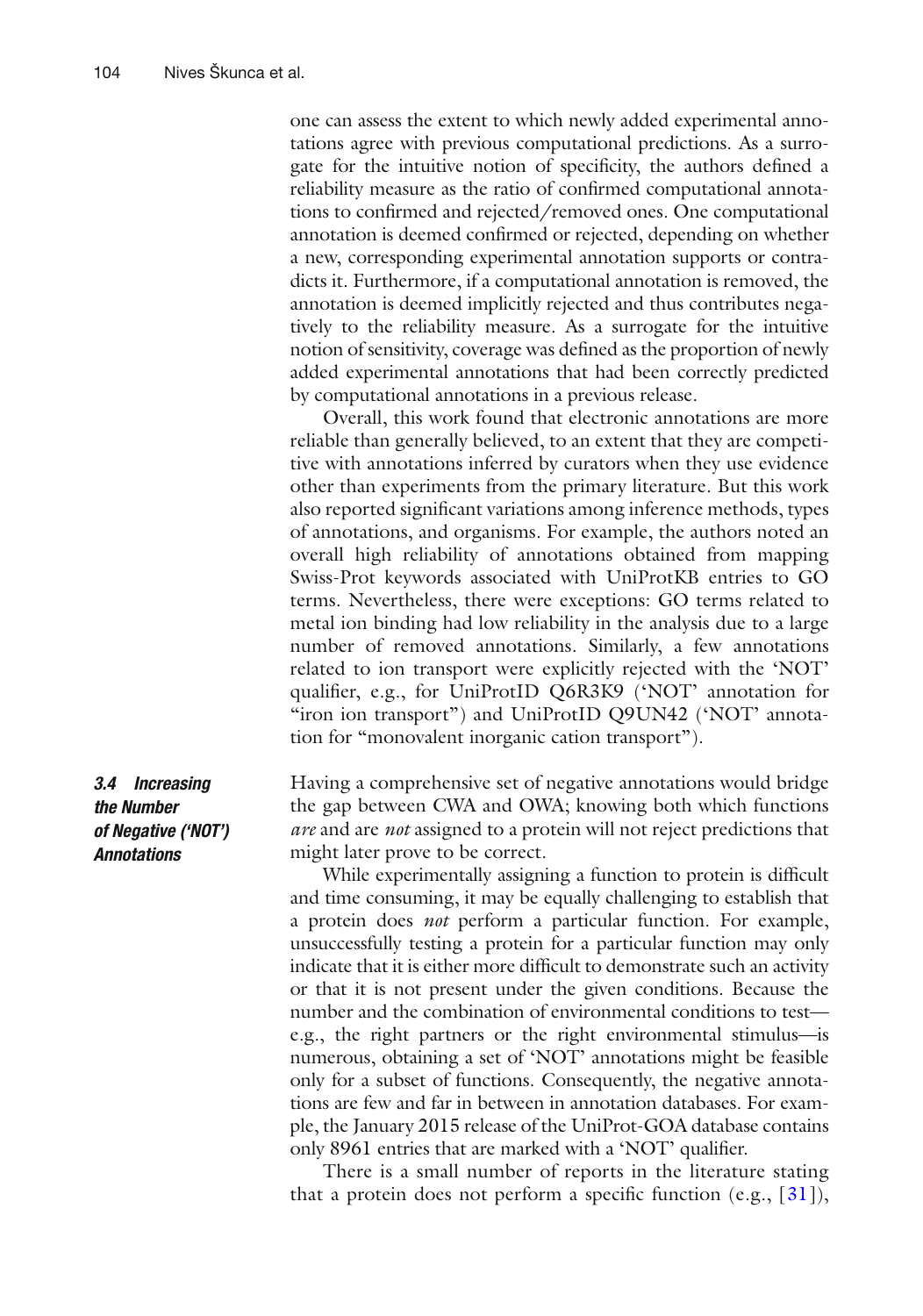and therefore such sporadic reports cannot be the basis for a comprehensive evaluation of computational annotations. Largescale production of negative annotations do exists; for example, denoting a set of GO terms that are not likely to be assigned to a protein, given its known annotations  $(e.g., [32])$ . However, these are also computational *predictions*, they also need to be evaluated.

The BioCreAtIvE challenge performed annotations without the challenges of the open and closed world of function annotations by focusing on defined "chunks" of information, scientific papers. In the realm of computational predictions, one of the more straightforward ways of avoiding the challenges of the closed world is to limit the scope to function where we have close to complete comprehension. In fact, by narrowing the scope of the function annotation problem, Huttenhower et al. did just that  $[9]$ .

> The authors evaluated the computational predictions, focusing the evaluation on functions related to mitochondrial organization and biogenesis in *Saccharomyces cerevisiae*. They trained their function prediction models only on the annotation data available in the databases, but performed comprehensive experiments for all genes in *S. cerevisiae* to check whether they have function related to mitochondrial organization and biogenesis. This way, they had information for every *S. cerevisiae* gene and were able to evaluate the prediction accuracy without the need for the distinction between the open and the closed world.

Simulation studies are abundantly used to evaluate computational methods that simulate various evolutionary events, as is done, for example, with the simulation framework for genome evolution Artificial Life Framework (ALF)  $\left[33\right]$ . In a related application of simulation, simulated erroneous annotations were used to study the quality of computational annotations—curated GO annotations obtained using methods based on sequence similarity, in the GO database denoted with the evidence code ISS [\[ 34](#page-13-0)]. First, the authors estimated the level of errors among the ISS GO annotations by checking for the effect of randomly adding erroneous annotations. Second, they obtained a linear model that connected the propensity of (artificially introduced) errors among the annotations with the estimate of Precision. Finally, they used this model to estimate the baseline Precision at the level where there are no introduced errors. *3.6 Simulation Studies*

#### **4 Outlook**

Experimental annotations are key to evaluate computational methods to predict annotations. Therefore, it is highly desirable that three principles govern experimental testing of gene function: maximal leveraging of existing experimental information, maximal

*3.5 Evaluating Computational Predictions*  **for a Specific Subset** *of GO Terms*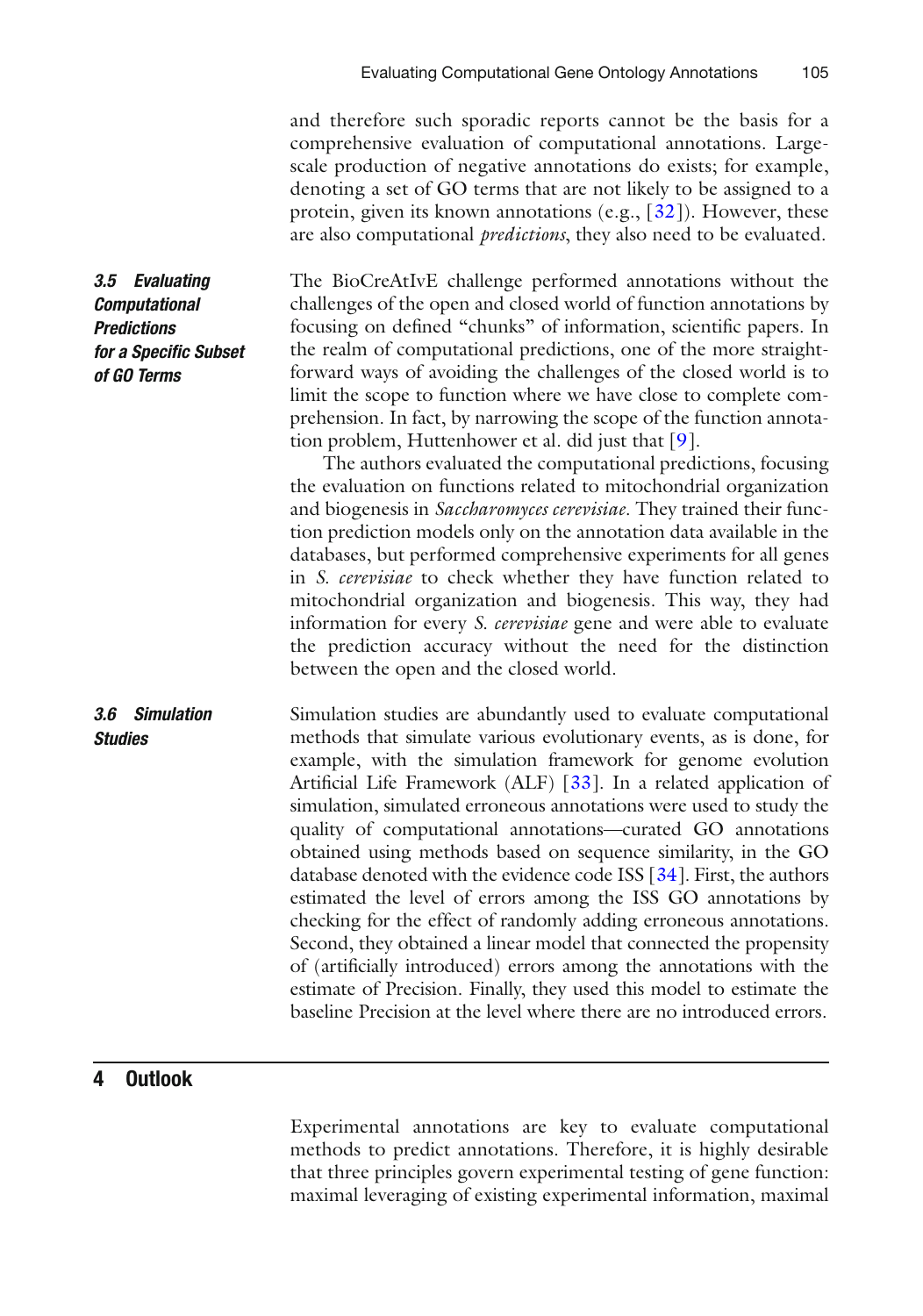information gain with each new experiment, and the development of higher throughput approaches.

Maximal leveraging of existing experimental information is easiest to obtain through the use of traceable statements, such as the use of the "with" field in the UniProt-GOA database: the "with" field can record the protein that was used as template to transfer annotation through sequence similarity. However, we could go a step further, toward statements such as: "Gene X has 96.8 % sequence identity to the experimentally characterized protein 'HP0050' and therefore this protein is annotated as 'adenine specific DNA methyltransferase'." Traceable statements greatly increase the transparency of a prediction, and allow the users of gene annotations to estimate their confidence in the annotation, regardless of the source—manual curator or an automated computational prediction [\[ 35\]](#page-13-0).

In order to increase information gain of new experiments, it would be beneficial to develop and incorporate experimental design principles that help guide the identification of maximally informative targets for function validation. One way to maximize the information gain from the experimental analysis is to choose proteins that generate or improve predictions for many other proteins across many genomes, as opposed to proteins related to few or no other proteins. Alternatively, for function prediction methods that report probabilities, the information gain from an experiment can be quantified as the reduction in the estimated probability of prediction error, summed across all predictions [ [36](#page-13-0)].

Development of higher throughput approaches for the testing of protein function is well underway, and we can hope for the same effects as with DNA sequencing. However, at the time of writing, a small number of experimental studies contribute much of the functional protein annotations collected in the databases, thereby biasing the available experimental annotations  $[8]$ . Indeed, DNA sequencing did not achieve its dramatic cost reductions and increases in throughput fortuitously, but rather was the result of the systematic investment of hundreds of millions of dollars in technology development over two decades.

Traditionally, the increases of success rates associated with computational function annotation are attributed to methodological refinements. However, we must also quantify the influence of the data available—e.g., more sequences and more function annotations—*independently* of the influence of the algorithms. This information is critical, if only because of the rate of aggregation of new information in the bioinformatics databases. Indeed, an increase in the number of sequenced genomes and an increase in the number of function annotations has a dramatic positive effect on predictive accuracy of at least one computational method of function annotation, phylogenetic profiling  $[37]$ .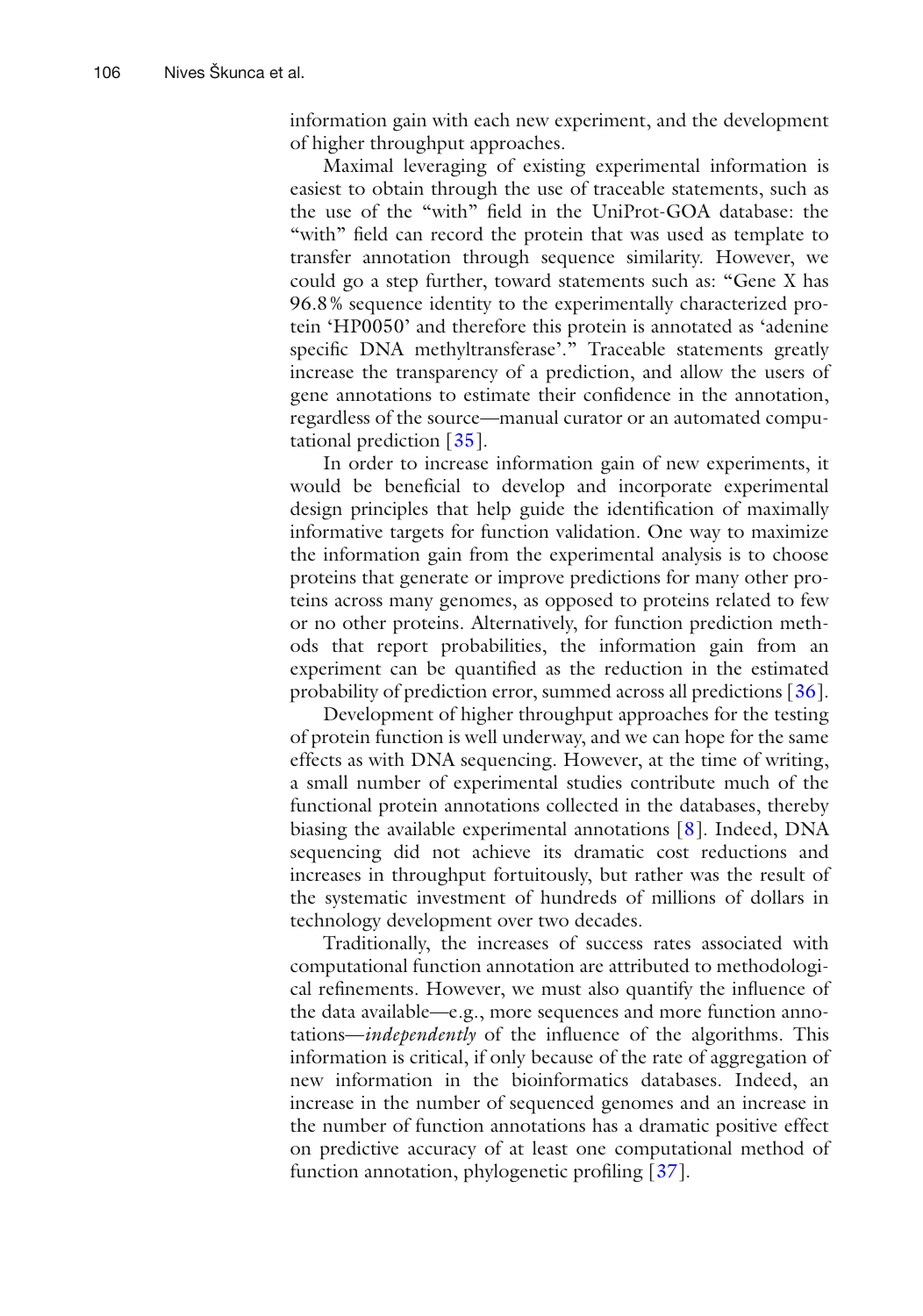#### **5 Conclusion**

There are a plethora of highly accurate, readily available computational function annotation methods available to scientists, and state-of-the-art computational function annotations, such as in the UniProt-GOA database, are easily accessible to all. However, without transparent evaluation and benchmarking, it is still extremely challenging to differentiate among annotations, and annotation methods.

Going forward, the biocuration community will continue to advance along three important lines: increased amounts of biological sequence to be annotated, increased numbers of high-quality experimental annotations, and increased predictive accuracy of computational methods of annotation. In order to achieve the greatest increase in biological knowledge, we will couple the advances made in each of these three areas to reach other, especially coupling advances in the development of new algorithms with robust evaluations of these algorithms based on experimental data, with the purpose of generating new, useful biological hypotheses. Such work will contribute to closing the gap between the Open and the Closed worlds, and greatly increase our understanding of the large number new sequences that are now generated daily.

#### **Acknowledgments**

The authors thank Christophe Dessimoz and Maria Anisimova for helpful comments and suggestions. Open Access charges were funded by the University College London Library, the Swiss Institute of Bioinformatics, the Agassiz Foundation, and the Foundation for the University of Lausanne.

**Open Access** This chapter is distributed under the terms of the Creative Commons Attribution 4.0 International License [\( http://](http://creativecommons.org/licenses/by/4.0/) [creativecommons.org/licenses/by/4.0/](http://creativecommons.org/licenses/by/4.0/) [\)](http://creativecommons.org/licenses/by/4.0/), which permits use, duplication, adaptation, distribution and reproduction in any medium or format, as long as you give appropriate credit to the original author(s) and the source, a link is provided to the Creative Commons license and any changes made are indicated.

The images or other third party material in this chapter are included in the work's Creative Commons license, unless indicated otherwise in the credit line; if such material is not included in the work's Creative Commons license and the respective action is not permitted by statutory regulation, users will need to obtain permission from the license holder to duplicate, adapt or reproduce the material.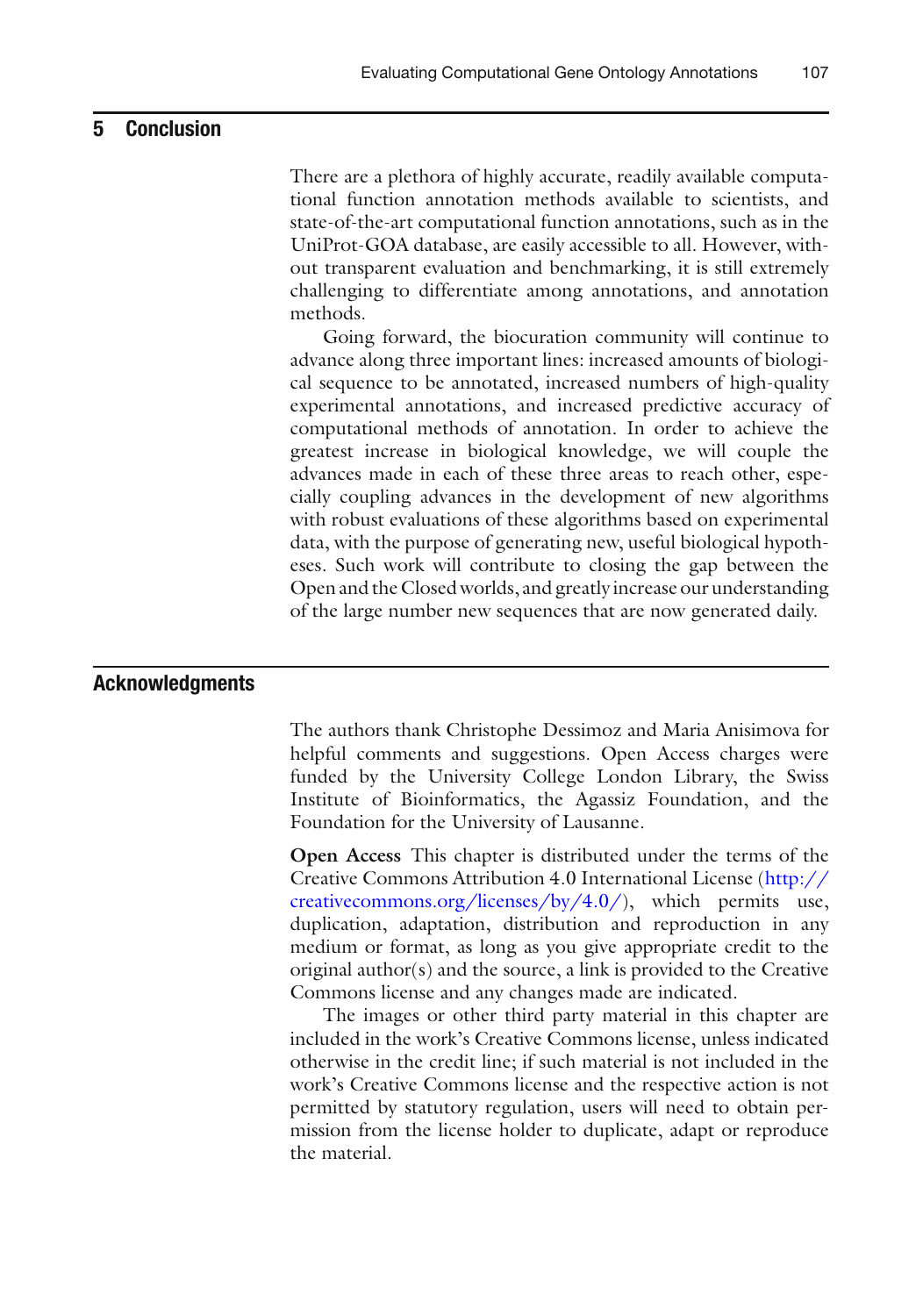#### <span id="page-12-0"></span> **References**

- 1. Dessimoz C, Škunca N, Thomas PD (2013) CAFA and the open world of protein function predictions. Trends Genet 29:609–610
- 2. Ashburner M, Ball CA, Blake JA et al (2000) Gene ontology: tool for the unification of biology. The Gene Ontology Consortium. Nat Genet 25:25–29
- 3. Guide to GO Evidence Codes | Gene Ontology Consortium. [http://geneontology.org/page/](http://geneontology.org/page/guide-go-evidence-codes) [guide-go-evidence-codes .](http://geneontology.org/page/guide-go-evidence-codes)
- 4. Gaudet P, Škunca N, Hu JC, Dessimoz C (2016) Primer on the gene ontology. In: Dessimoz C, Škunca N (eds) The gene ontology handbook. Methods in molecular biology, vol 1446. Humana Press. Chapter 3
- 5. Reference Genome Group of the Gene Ontology Consortium (2009) The Gene Ontology's Reference Genome Project: a unified framework for functional annotation across species. PLoS Comput Biol 5:e1000431
- 6. Anton BP, Chang Y-C, Brown P et al (2013) The COMBREX project: design, methodology, and initial results. PLoS Biol 11:e1001638
- 7. Cozzetto D, Jones DT (2016) Computational methods for annotation transfers from sequence. In: Dessimoz C, Škunca N (eds) The gene ontology handbook. Methods in molecular biology, vol 1446. Humana Press. Chapter 5
- 8. Schnoes AM, Ream DC, Thorman AW et al (2013) Biases in the experimental annotations of protein function and their effect on our understanding of protein function space. PLoS Comput Biol 9:e1003063
- 9. Huttenhower C, Hibbs MA, Myers CL et al (2009) The impact of incomplete knowledge on evaluation: an experimental benchmark for protein function prediction. Bioinformatics 25:2404–2410
- 10. Gaudet P, Dessimoz C (2016) Gene ontology: pitfalls, biases, and remedies. In: Dessimoz C, Škunca N (eds) The gene ontology handbook. Methods in molecular biology, vol 1446. Humana Press. Chapter 14
- 11. Thomas PD (2016) The gene ontology and the meaning of biological function. In: Dessimoz C, Škunca N (eds) The gene ontology handbook. Methods in molecular biology, vol 1446. Humana Press. Chapter 2
- 12. Clark WT, Radivojac P (2013) Informationtheoretic evaluation of predicted ontological annotations. Bioinformatics 29:i53–i61
- 13. Radivojac P, Clark WT, Oron TR et al (2013) A large-scale evaluation of computational protein function prediction. Nat Methods 10:221–227
- 14. Thomas PD, Wood V, Mungall CJ et al (2012) On the use of gene ontology annotations to

assess functional similarity among orthologs and paralogs: a short report. PLoS Comput Biol 8:e1002386

- 15. Altenhoff AM, Skunca N, Glover N et al (2014) The OMA orthology database in 2015: function predictions, better plant support, synteny view and other improvements. Nucleic Acids Res 43(Database issue):D240–D249
- 16. Yamasaki S, Matsumoto M, Takeuchi O et al (2009) C-type lectin Mincle is an activating receptor for pathogenic fungus, Malassezia. Proc Natl Acad Sci U S A 106:1897-1902
- 17. Buza TJ, McCarthy FM, Wang N et al (2008) Gene ontology annotation quality analysis in model eukaryotes. Nucleic Acids Res 36:e12
- 18. del Pozo A, Pazos F, Valencia A (2008) Defining functional distances over gene ontology. BMC Bioinformatics 9:50
- 19. Gerlt JA, Allen KN, Almo SC et al (2011) The enzyme function initiative. Biochemistry 50:9950–9962
- 20. Wood DE, Lin H, Levy-Moonshine A et al (2012) Thousands of missed genes found in bacterial genomes and their analysis with COMBREX. Biol Direct 7:37
- 21. Choi H-P, Juarez S, Ciordia S et al (2013) Biochemical characterization of hypothetical proteins from Helicobacter pylori. PLoS One 8:e66605
- 22. Proudfoot M, Kuznetsova E, Sanders SA et al  $(2008)$  High throughput screening of purified proteins for enzymatic activity. Methods Mol Biol 426:331–341
- 23. Kuznetsova E, Proudfoot M, Sanders SA et al (2005) Enzyme genomics: application of general enzymatic screens to discover new enzymes. FEMS Microbiol Rev 29:263–279
- 24. Cravatt BF, Wright AT, Kozarich JW (2008) Activity-based protein profiling: from enzyme chemistry to proteomic chemistry. Annu Rev Biochem 77:383–414
- 25. Simon GM, Cravatt BF (2010) Activity-based proteomics of enzyme superfamilies: serine hydrolases as a case study. J Biol Chem 285:11051–11055
- 26. Friedberg I, Radivojac P (2016) Communitywide evaluation of computational function prediction. In: Dessimoz C, Škunca N (eds) The gene ontology handbook. Methods in molecular biology, vol 1446. Humana Press. Chapter 10
- 27. Ruch P (2016) Text mining to support gene ontology curation and vice versa. In: Dessimoz C, Škunca N (eds) The gene ontology handbook. Methods in molecular biology, vol 1446. Humana Press. Chapter 6